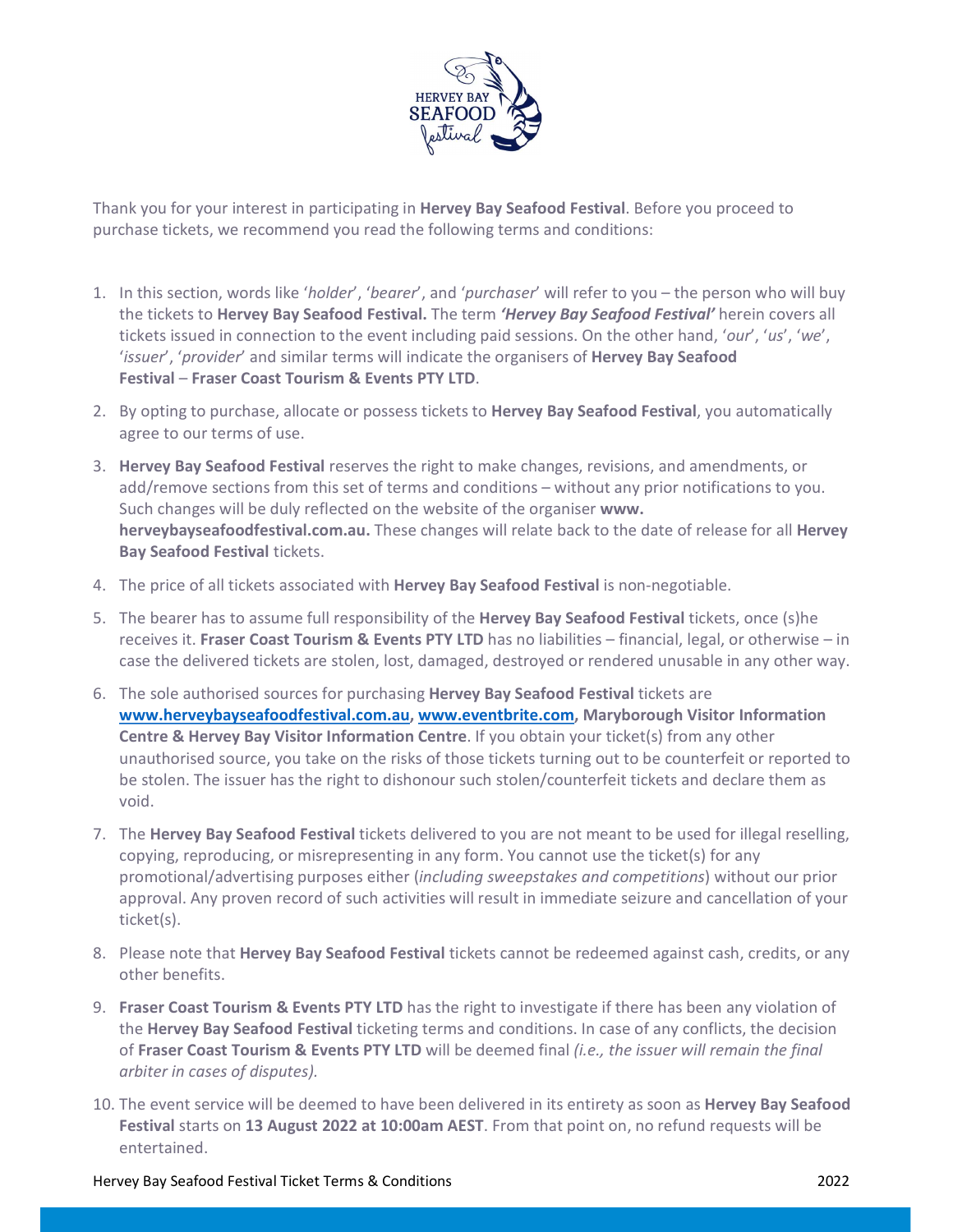

- 11. If Hervey Bay Seafood Festival is cancelled in its entirety due to any unforeseen circumstances, Fraser Coast Tourism & Events PTY LTD has the sole and absolute right to:
	- 11.1. reschedule the event, or
	- 11.2. issue a partial/full refund, or
	- 11.3. not issue any refunds.
- 12. Please note that the decision of the issuer in such cases will be deemed final and binding.
- 13. If Hervey Bay Seafood Festival is cancelled due to any factors or causes not in the control of the issuer, the latter will offer a partial or full refund, or postpone the event, or provide a comparable 'make good' option. These factors will be inclusive of, but not limited to, natural disasters, pandemic, federal/state announcements, strikes, delays in production, and the like. Once again, the decision of Fraser Coast Tourism & Events PTY LTD will be considered final.
- 14. If Hervey Bay Seafood Festival has to be rescheduled to other dates, you will not be eligible for any refunds. In case the event is fully cancelled, the refund, if issued, will include ONLY the face value/printed value of the ticket(s). The bearer cannot, under any circumstances, claim refunds on shipping fees, processing fees, handling fees, and such other charges.
- 15. Hervey Bay Seafood Festival is a 'rain or shine' event. By purchasing the event tickets, you automatically confirm that you/the attendee(s) are of the 'minimum age' or older, at the time of buying the ticket(s). The 'minimum age' for attending varies for each ticket and is indicated in individual ticket descriptions.
- 16. At the time of entering the event venue, you may be required to produce the ticket and a valid identification document (ID).
- 17. By purchasing **Hervey Bay Seafood Festival** tickets and presenting the same at the venue, you give your consent to Fraser Coast Tourism & Events PTY LTD and Hervey Bay Seafood Festival partner USC (University of Sunshine Coast) to collect certain information about yourself (name, address, phone, email) for marketing and administration.
- 18. By purchasing Hervey Bay Seafood Festival tickets and presenting the same at the venue, you give your consent to Fraser Coast Tourism & Events PTY LTD to supply information about yourself (name, phone number and address) to Queensland Health at their request for contact tracing.
- 19. You hereby agree to forego all types of surcharge claims full or in part and all claims & entitlements related to it.
- 20. Fraser Coast Tourism & Events PTY LTD does not take any responsibility to personal/financial damages caused to you at the venue, or for any items lost/stolen/misplaced at the venue. Financial reimbursement claims on these counts will not be entertained.
- 21. Hervey Bay Seafood Festival and Fraser Coast Tourism & Events PTY LTD follows a 'zero-tolerance policy' towards any type of disruptive or anti-social behaviour. If you are found in possession of prohibited items at Hervey Bay Seafood and/or if you indulge in any objectionable action, your participation in the event will be terminated immediately. Your event ticket(s) will become void from that point on. Prohibited items include:
	- 21.1. Weapons of any kind
	- 21.2. Alcohol or illegal substances

Hervey Bay Seafood Festival Ticket Terms & Conditions 2022